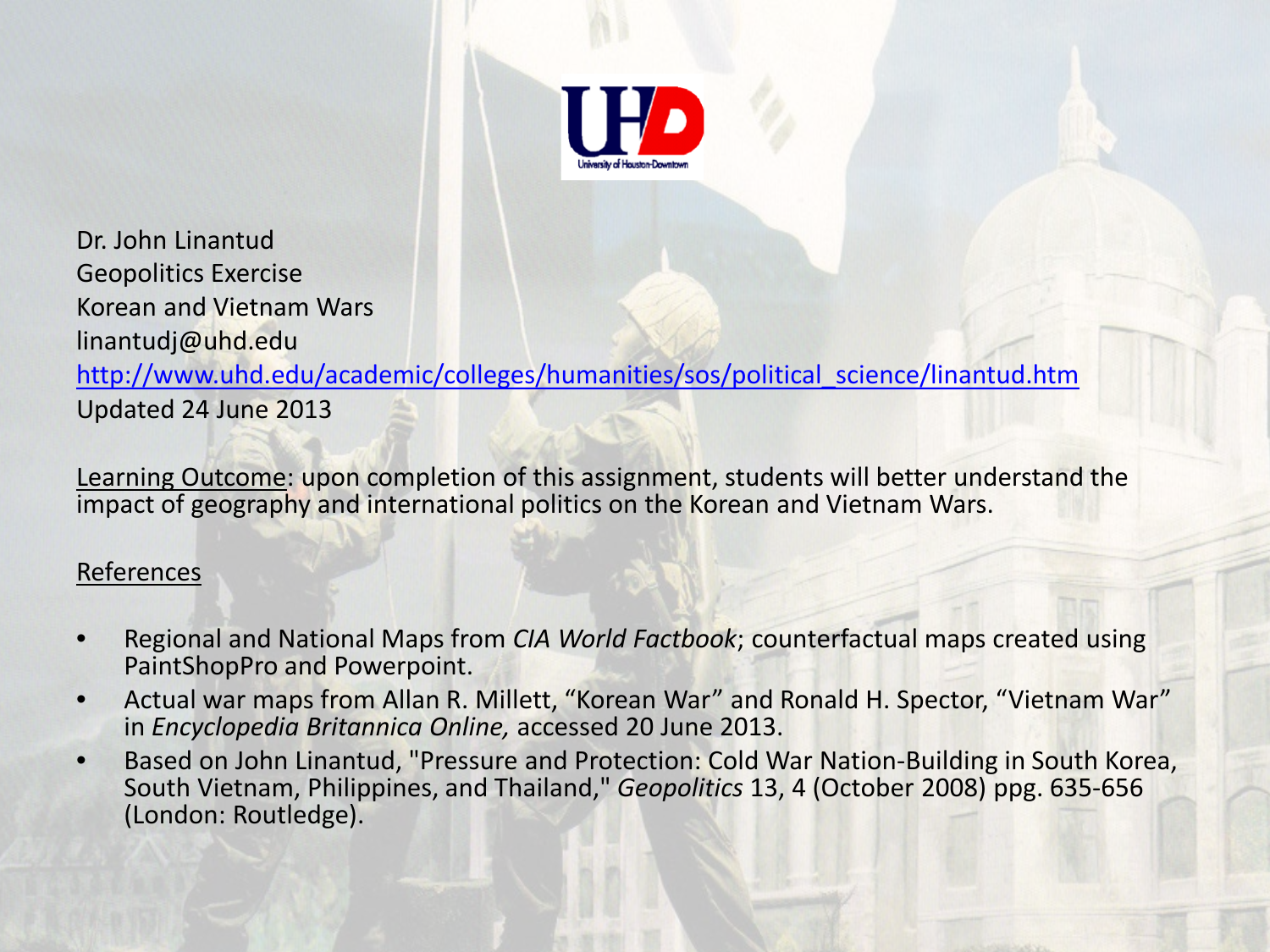# **Directions**

- Identify the similarities and differences between Figures 1 and 2.
- Study Figure 3. Draw the main battle arrows from any one Actual Map of the Korean War on the Counterfactual Korea map.
- Study Figure 4. Draw the main battle arrows from the Actual Map of the Vietnam War on the Counterfactual Vietnam map.
- Which Actual arrows would be easiest, and hardest, to duplicate in the Counterfactual worlds? Why?
- What new arrows would you be tempted to create in the Counterfactual worlds? Why?
- Don't forget how Counterfactual *Neighborhoods* formed by surrounding states would influence your arrows.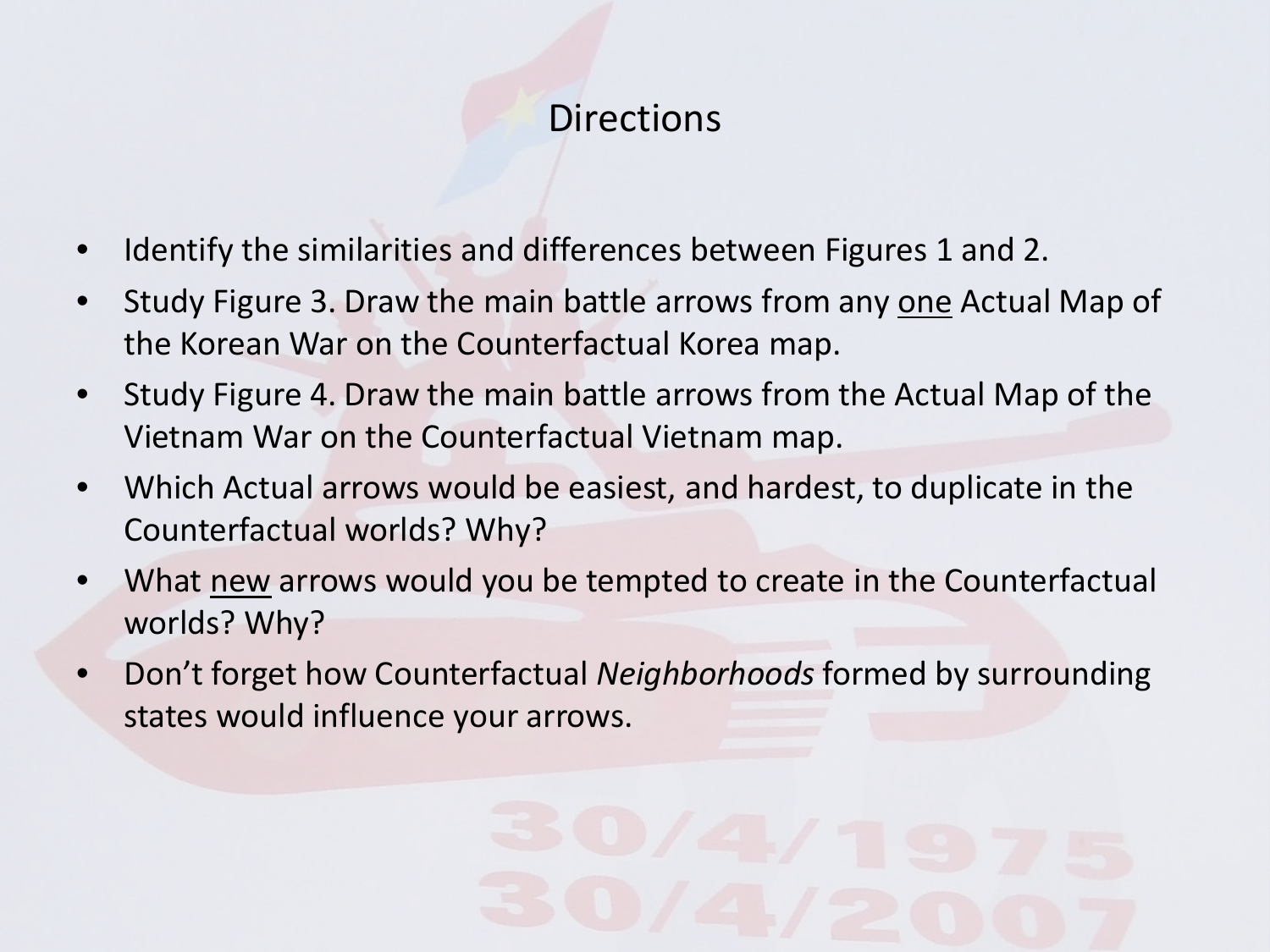Union of Soviet Socialist Republics (USSR)

**Republic of Korea (South Korea)**

Republic of China (Taiwan)

Mongolian People's Republic

People's Republic of China

**Democratic People's Republic of Korea (North Korea)**

Japan

**Figure 1 Actual East and Southeast Asia Circa the Tet Offensive 1968**

Islamic Republic of Pakistan (East Pakistan)

India

**SSSR** 

Union of Burma

Kingdom of Thailand

Laos\*\*

**Democratic Republic of Vietnam (North Vietnam)**

**Republic of Vietnam (South Vietnam)**

Malaysia Republic of Indonesia Republic of Singapore

Republic of the Philippines

Cambodia\* Long Names

\* Kingdom of Cambodia \*\*Kingdom of Laos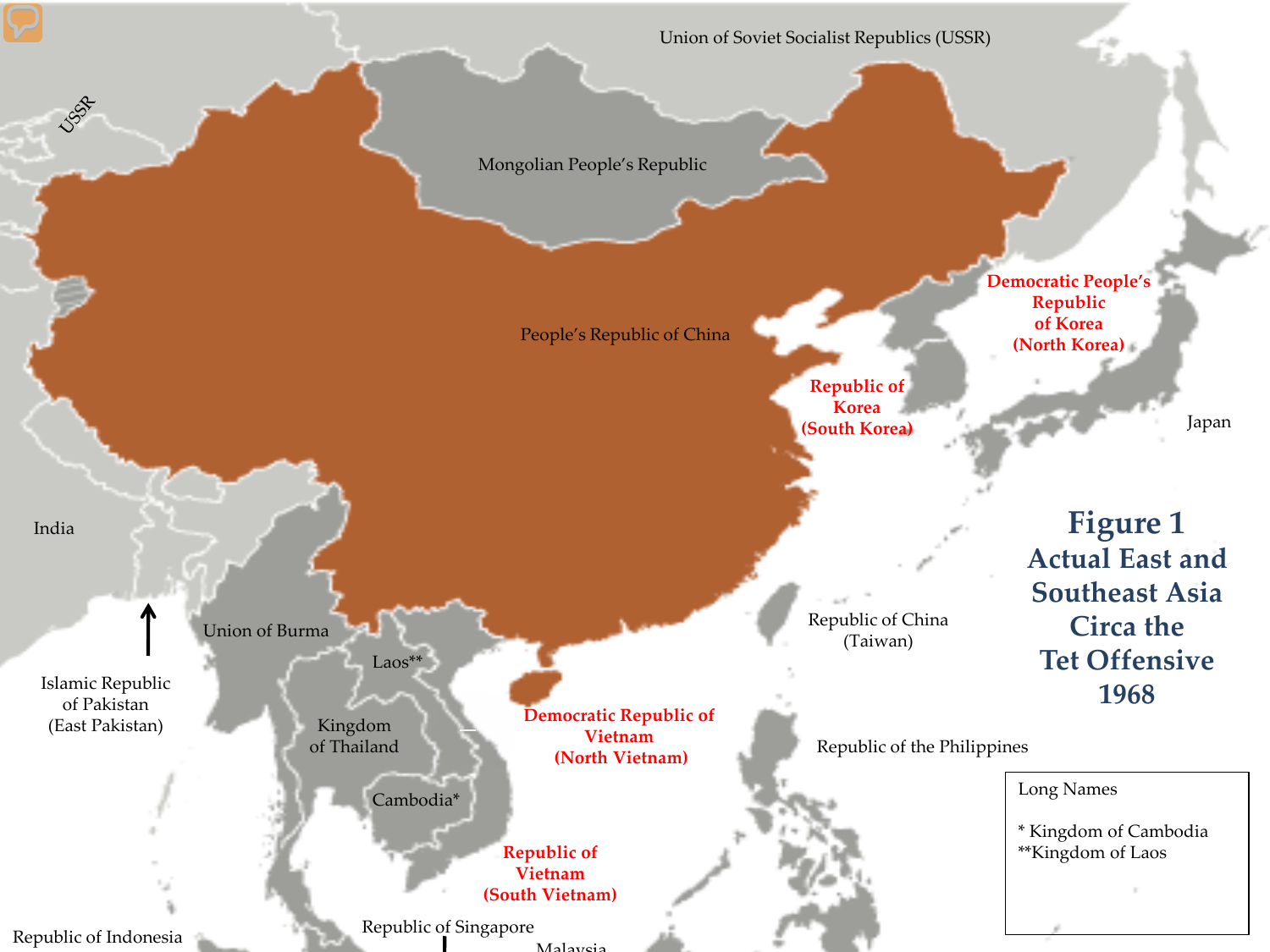Union of Soviet Socialist Republics (USSR)

Mongolian People's Republic

People's Republic of China

**Republic of Vietnam (South Vietnam)**

**Democratic Republic of Vietnam (North Vietnam)**

Japan

**Figure 2 Counterfactual East and Southeast Asia Circa the Tet Offensive 1968**

Republic of China (Taiwan)

Islamic Republic of Pakistan (East Pakistan)

India

**SSSR** 

Union of Burma

Kingdom of Thailand

Laos\*\*

**Democratic People's Republic of Korea (North Korea)**

**Republic of Korea (South Korea)**

Republic of Indonesia Republic of Singapore

Malaysia

Republic of the Philippines

Cambodia\* Long Names

\* Kingdom of Cambodia \*\*Kingdom of Laos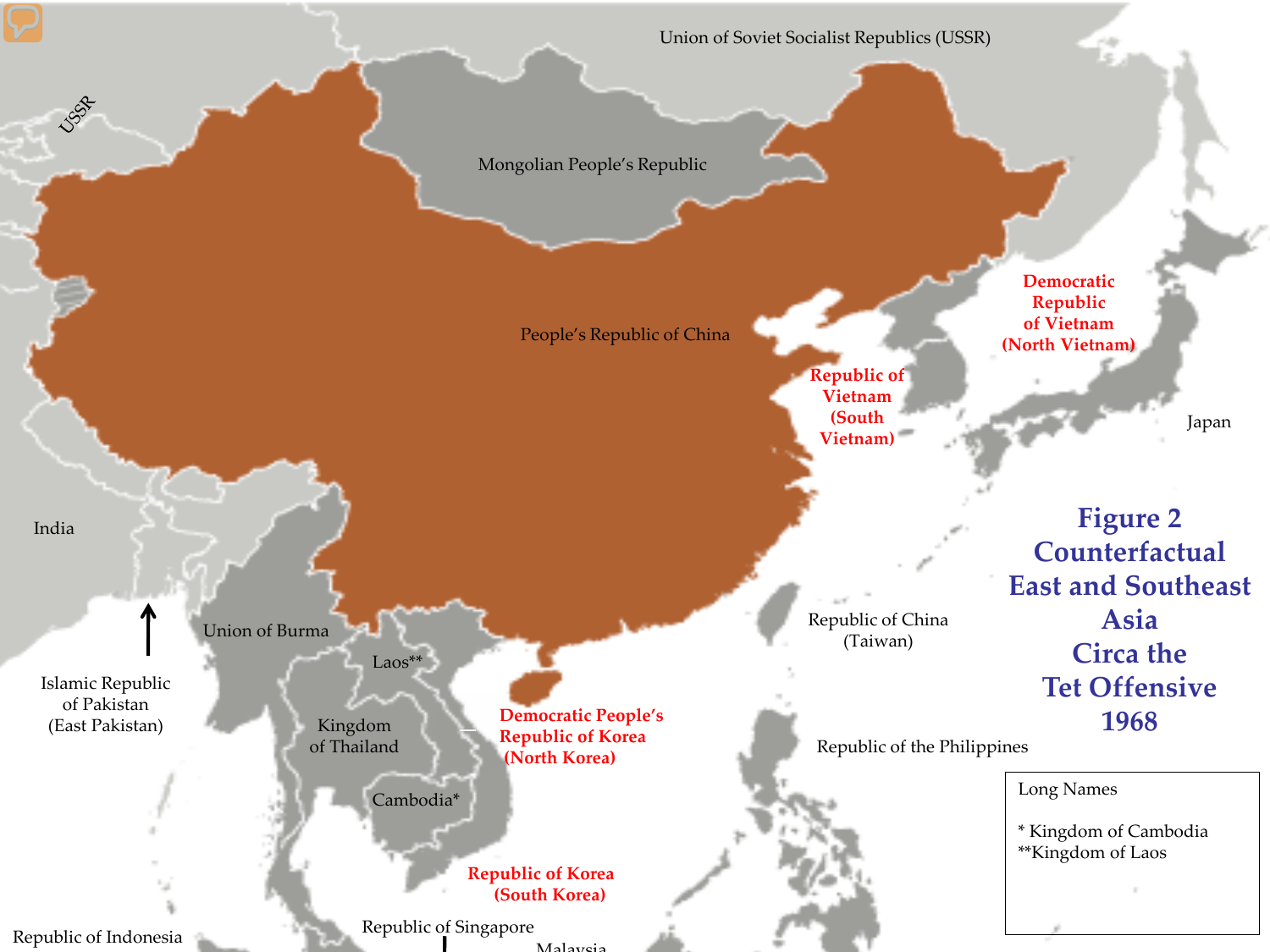